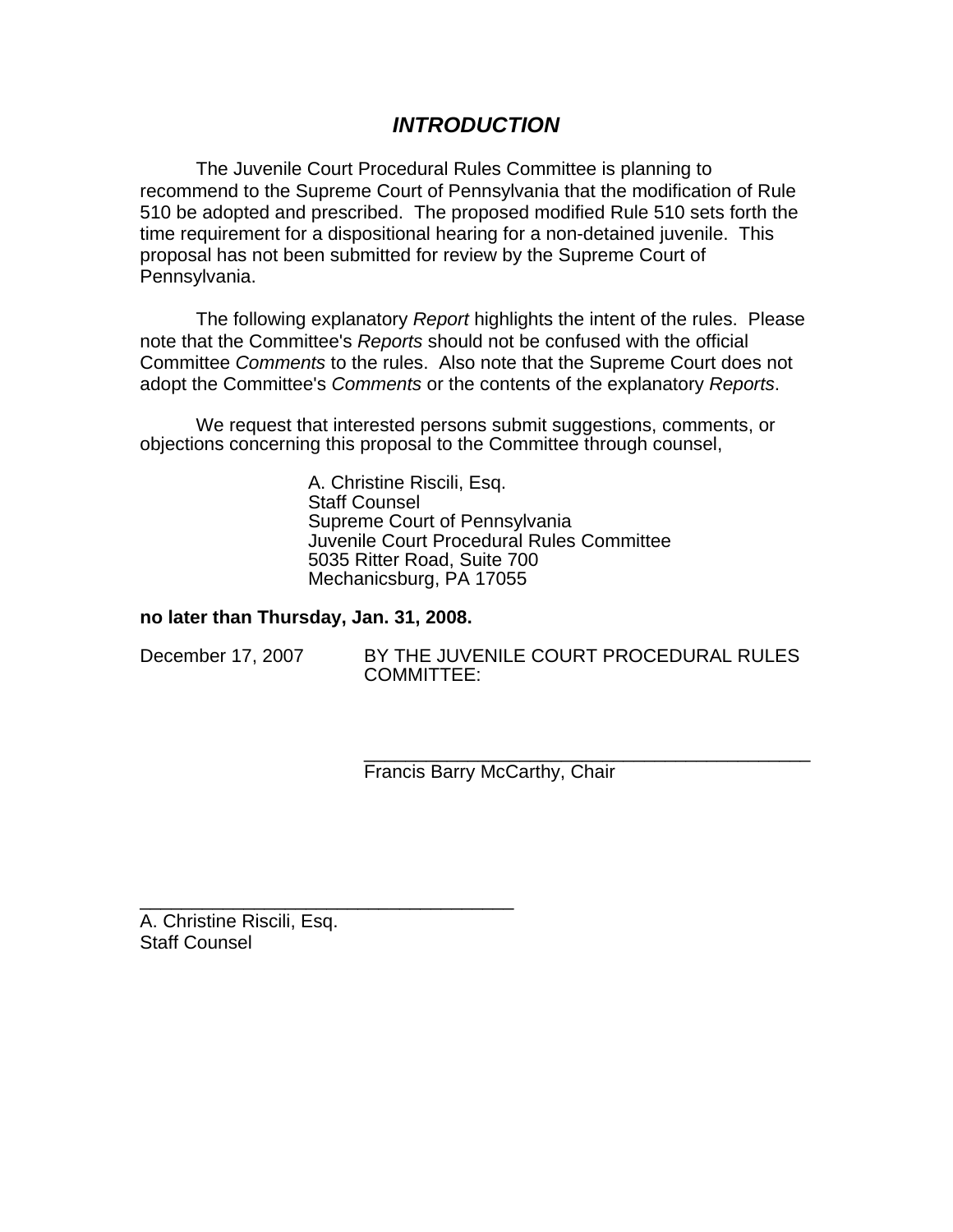# *EXPLANATORY REPORT*

#### **RULE 510 - PROMPT DISPOSITIONAL HEARING**

 The proposed rule adds a time requirement for a hearing when a juvenile is not detained. The dispositional hearing is to be held no later than sixty days after the Court has ruled on the offenses pursuant to Rule 408.

 Once it has been determined that a juvenile has committed an offense(s), the disposition should be as timely as possible to effectuate the purposes of the Juvenile Act, including development of competencies, accountability, and protection to the community.

 The Committee is proposing deletion of the Juvenile Act cite in the Comment because the Juvenile Act requires a hearing for treatment, supervision, and rehabilitation within sixty days of the ruling of the offenses. The proposed rule adds an additional time requirement that will provide that the dispositional hearing shall be held within sixty days of the ruling on the offenses.